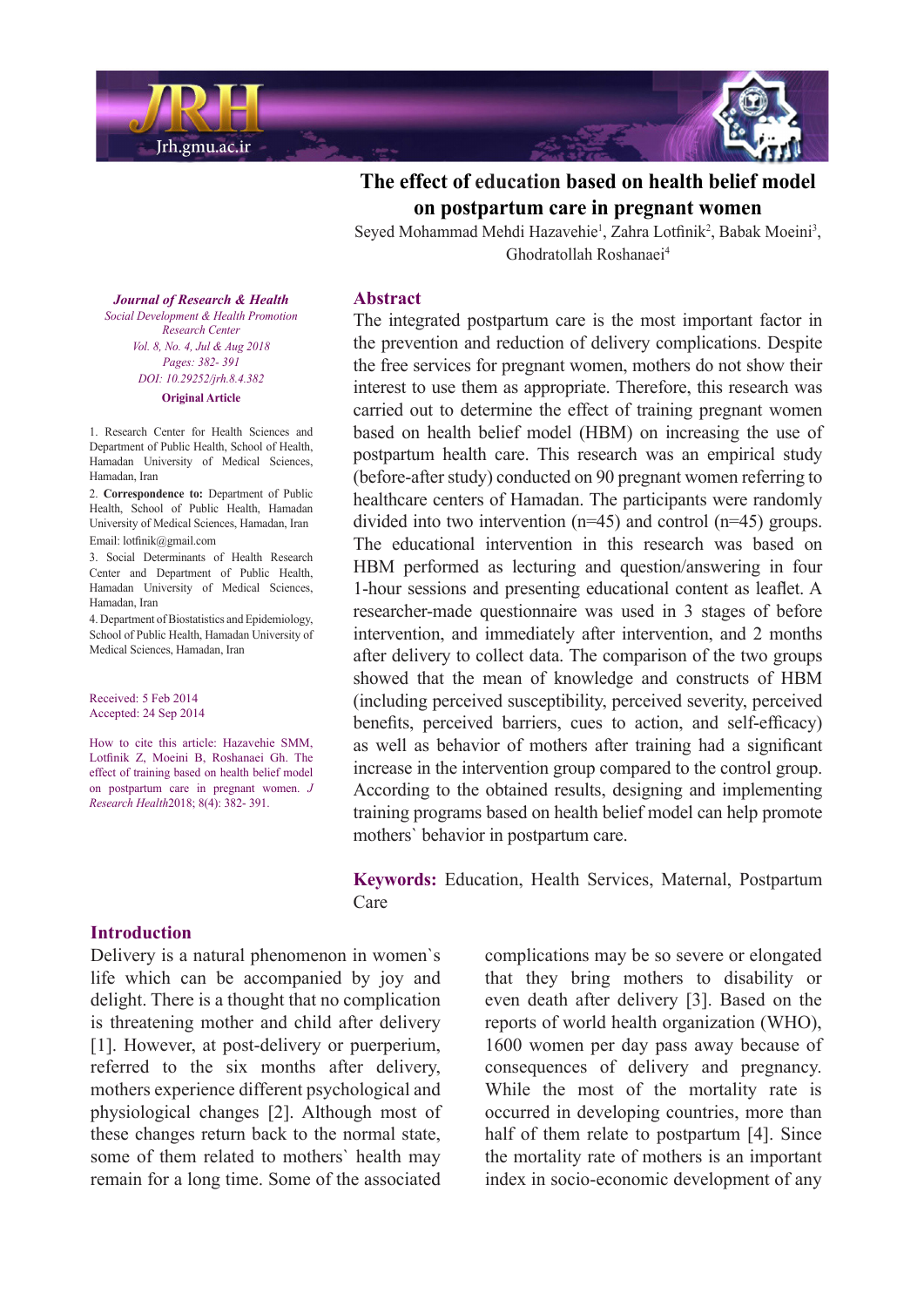country, trying to maintain mother alive and healthy after delivery could be an investment in the society. Therefore, WHO has determined  $75\%$  reduction in mother's mortality rate between 1990 and 2015 as an important goal  $[5]$ . In addition to mortality, remarkable changes in physical and psychological status of women in postpartum can result in the loss of life quality in this critical period  $[6]$ .

The rate of postpartum complications in developing countries is very high so that it is 16 to 20 times higher than that of mothers' death  $[7]$ . Offering postpartum services is the most important factor in preventing and reducing the postpartum complications  $[8]$ . In this regard, the ministry of health, treatment and medical education of Iran has developed a postpartum program consisting of three stages of care for mother on the days  $1-3$ ,  $10-15$ , and  $42-60$  after the delivery which is offered in all healthcare centers free of charge [9].

The results of studies show that women's awareness of postpartum care is very weak that causes them to show a weak behavior in receiving this essential care, as well. It seems that despite the availability of healthcare services and their usefulness, the rate of utilization is not acceptable [10]. Based on national statistics in 2005, coverage of postpartum care was  $67.9\%$ and  $16.5\%$  in governmental and private sectors. respectively  $[11]$ . Therefore, planning to promote postpartum care in healthcare centers seems to be of great importance.

Health education has been regarded as an approach focusing on the prevention at all levels in developing countries and as a key area to control human diseases [12]. However. the effectiveness of health education programs depends largely on the proper use of theories and models applied in health education [13]. An educational model starts the program in the correct manner and reduces educational intervention ambiguities. Also, it provides a framework for measurement and assessment of the programs, and leads the program to the assessment phase [14]. The health belief model  $(HBM)$  is one of the effective models in health education that reveals the relationship between health beliefs and health behaviors and regards the behavior as a function of knowledge and attitude [15]. This model has been useful in predicting why individuals accept different health behaviors or reject them [16]. The effectiveness of HBM has been reported in different cases such as weight control during pregnancy  $[17]$ , prevention from tooth decay in pregnant women  $[18]$ , and prevention from urine infection in pregnant women  $[19]$ . Regarding the structure of health belief model and its components, this model seems to be suitable for promoting postpartum care. Therefore, this study was carried out to investigate the effect of educating pregnant women on postpartum care using health belief .model

### **Method**

This study was an experimental research with pre and posttest design. The statistical population included all pregnant women who referred to healthcare centers in Hamadan, Iran in 2013. Before the educational intervention, the status of postpartum care was evaluated based on HBM in healthcare centers of Hamadan, and based on the obtained results, an educational intervention was designed to promote the current situation. Also, it was revealed that coverage of postpartum care in the east Hamadan is less than that in the other regions of the city; therefore, the east Hamadan was adopted for the research [20].

The sample size was determined based on Mirmolaei et al. study  $[9]$  and using the formula for comparing two independent groups by considering the test power= $80\%$ ,  $\alpha$ = 0.5, 9.71, 6.97, and d=5. Thus, the number of participants in each group was determined as  $45$ . To select the participants, initially 2 out of 6 healthcare centers located in the eastern part of the city were randomly chosen. An inventory of pregnant women was extracted from the office of continuous care of mothers. Regarding the inclusion criteria, 50 mothers from each center were chosen according to the systematic sampling method and invited to participate in the research. Finally, 90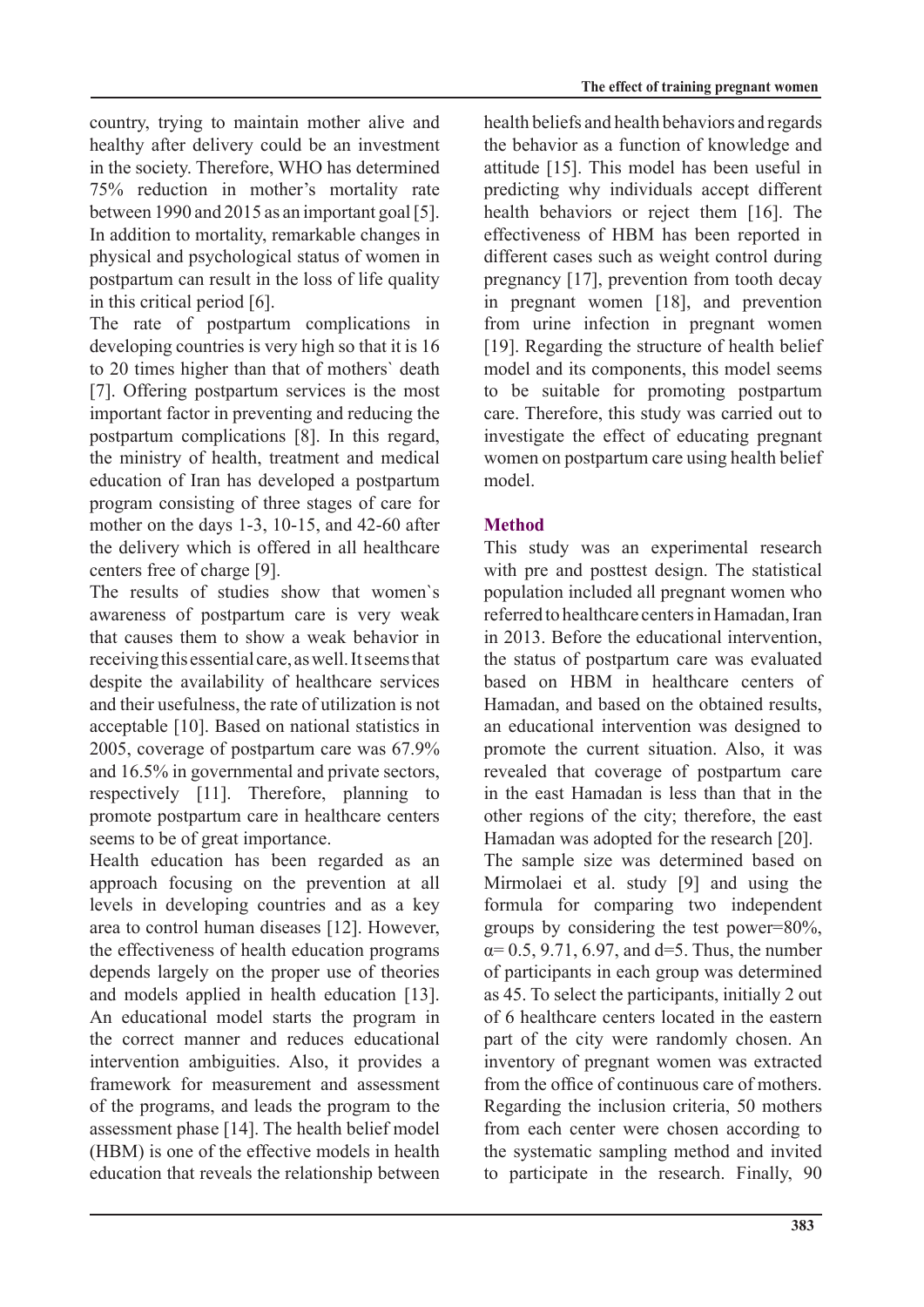mothers in total announced their agreement to participate in the study. The inclusion criteria included being in 30-34 weeks of pregnancy, lacking physical and psychological problems, and signing the informed consent form. The exclusion criteria included not willing to continue with the study, being absent in more than two sessions, being in the group of high risk pregnant women (bleeding, pre-eclampsia, urine infection, psychological problems, reduced fetal movements, etc.), and being at risk of premature pregnancy.

The data collection tool was a researcher-made question aircreducible consisting of 69 questions in three sections: demographic questions section  $(7$  items), knowledge section  $(29$  items), and health belief model questions section (33) items). The knowledge section contained yes/ no questions; the score one was allocated to each correct answer and zero to wrong answer. Therefore, a higher score showed the greater knowledge of respondents on postpartum care and complications.

In the section related to HBM components, 7 questions on perceived susceptibility, 5 on perceived severity, 6 on perceived benefits, 7 on perceived barriers, 5 on cues to action, and 3 on self-efficacy were designated. A 6-point Likert scale (including strongly agree, agree, somewhat agree, somewhat disagree, disagree, and strongly disagree) was used to assess the respondents in terms of HBM constructs. Regarding the number of questions of HBM components, the gained score ranged from 7 to 42 for perceived susceptibility and perceived barriers, 5 to 30 for perceived severity and cues to action, 6 to 36 for perceived benefits, and 3 to 18 for self-efficacy. For the sub-scales of perceived susceptibility, perceived severity, and perceived benefits, the higher the score is, the greater the individual's perception about postpartum cares will be. In case of perceived barriers, the higher the score is, the greater barriers the person perceives to do a behavior. Regarding cues to action section, a higher score indicates the stronger sources towards efficacy, a higher score shows the individual's engaging in healthy behaviors. In case of selfmore ability to obey the healthy behavior. The mothers' behavior about postpartum care was assessed two months after the delivery based on the health records. To do this, the number of mothers who received the first, second, and third postpartum care was determined.

To assess the validity of the questionnaire, the content validity method was used. Thus, the questionnaire was confirmed by five specialists in the field of health education. The reliability was assessed by using Cronbach's alpha method on 30 mothers with the same demographic characteristics and the values of  $0.77, 0.91, 0.76, 0.74, 0.79$ ,  $0.73$ , and  $0.88$  were obtained in knowledge, perceived susceptibility, perceived severity, perceived benefits, perceived barriers, cues to action, and self-efficacy, respectively. Before performing the educational intervention, the pre-test was carried out on both groups of control and intervention. Then the educational intervention was administered to the intervention group in two weeks. Four educational sessions of 60 min were held as lecturing, question and answering, and group discussion. The materials and educational content were consistent with the pre-determined objectives based on health belief model. Valid resources from the ministry of health, treatment and medical education were utilized to train mothers on what they must know about postpartum care. They were also provided with the educational content as leaflet at the end of the educational sessions. In addition to education of mothers. to measure the cues to action construct, physicians and health personnel of healthcare centers were trained in one session. As the content of previous sessions was reviewed in the last session, the mothers were asked to bring someone from their family members whom they are intimate with. At the end of the fourth session, the questionnaire was filled out by the participants in the intervention and control groups for the second time. The mothers in the intervention group were contacted in the first week after the delivery to remind them the significance of postpartum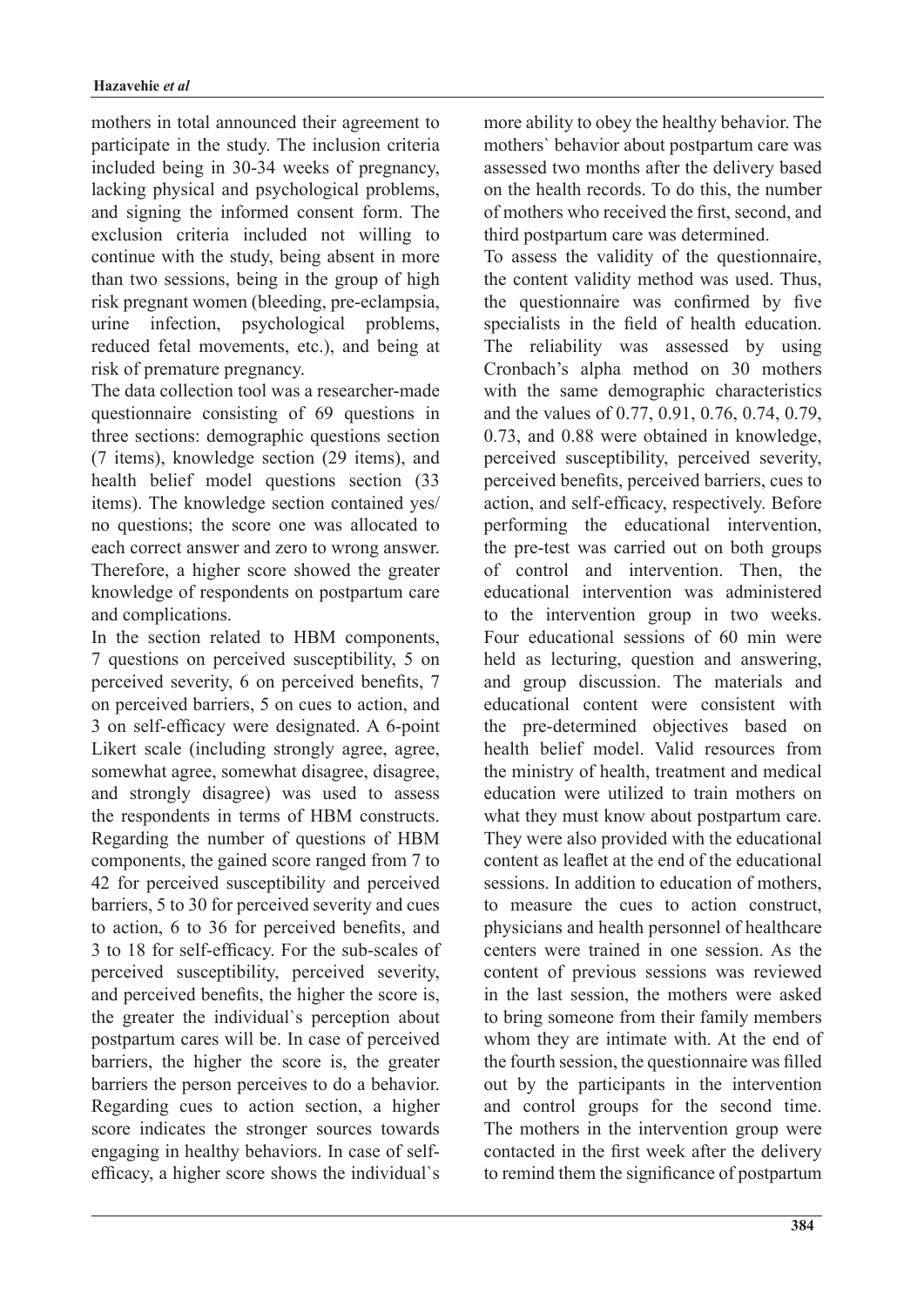care. The data also were collected from both groups two months after the delivery. It should be mentioned that all the participants signed the informed consent form based on the issues of ethics committee of Hamadan university of medical sciences numbered  $16/35/9/397$  $(21.04.2013)$ . The data analysis was conducted using SPSS-16. The descriptive statistics were used to measure mean and standard deviation of quantitative data. Independent t-test was used to compare the groups in terms of quantitative data and chi-square was used to compare the groups in terms of demographic characteristics and paired t-test to compare data obtained in pre and posttest. The ANOVA with repeated measure was used to compare the means in the

three time intervals. The significance level was considered at  $p<0.05$ .

## **Results**

The mean age of the participants in the intervention and control groups was  $25.13 \pm 5.19$ and  $26.15\pm5.80$ , respectively. The most frequent  $education level was high school for the women$ and secondary school for their partners.  $62.2\%$ had monthly income less than 5 million Rials. The majority of mothers were housewives, 60% were experiencing their first pregnancy, and therefore their family size was  $2$ . The findings showed all demographic characteristics were similar in both groups without any significant difference  $(p>0.05)$  (Table 1).

| Variables                    | Intervention<br>group |               | Control<br>group |               | p-value* |
|------------------------------|-----------------------|---------------|------------------|---------------|----------|
|                              | ${\bf N}$             | $\frac{0}{0}$ | N                | $\frac{0}{0}$ |          |
| Age                          |                       |               |                  |               |          |
| <25                          | 25                    | 55.5          | 18               | 40            |          |
| 25-29                        | 11                    | 24.4          | 14               | 31.1          | 0.52     |
| 30-34                        | 6                     | 13.3          | 9                | 20            |          |
| $\geq$ 35                    | 3                     | 6.3           | $\overline{4}$   | 8.9           |          |
| Education: Mother            |                       |               |                  |               |          |
| Illiterate or primary school | 8                     | 17.8          | 8                | 17.8          |          |
| Secondary school             | 10                    | 22.2          | 11               | 24.4          | 0.30     |
| High school                  | 22                    | 48.9          | 15               | 33.3          |          |
| Academic                     | 5                     | 11.1          | 11               | 24.5          |          |
| Education: household head    |                       |               |                  |               |          |
| Illiterate or primary school | 12                    | 26.6          | 8                | 17.8          |          |
| Secondary school             | 20                    | 44.4          | 17               | 37.8          | 0.46     |
| High school                  | 11                    | 24.4          | 15               | 33.3          |          |
| Academic                     | $\overline{2}$        | 4.4           | 5                | 11.1          |          |
| Household income             |                       |               |                  |               |          |
| Under 5 million Rials        | 30                    | 66.7          | 26               | 57.7          | 0.65     |
| 5-10 million Rials           | 12                    | 26.7          | 16               | 35.6          |          |
| Above 10 million Rials       | 3                     | 6.6           | 3                | 6.7           |          |
| Gravidity                    |                       |               |                  |               |          |
| 1                            | 28                    | 62.2          | 26               | 57.8          | 0.89     |
| 2                            | 12                    | 26.7          | 14               | 31.1          |          |
| $\geq$ 3                     | 5                     | 11.1          | 5                | 11.1          |          |

*groups 1 Comparison of demographic variables in intervention and control groups* 

 $\sqrt{\text{Chi}}$ -square test

In Table 2, the two groups are compared in terms of knowledge and constructs of HBM.

Before the intervention, the mean scores of knowledge and HBM components including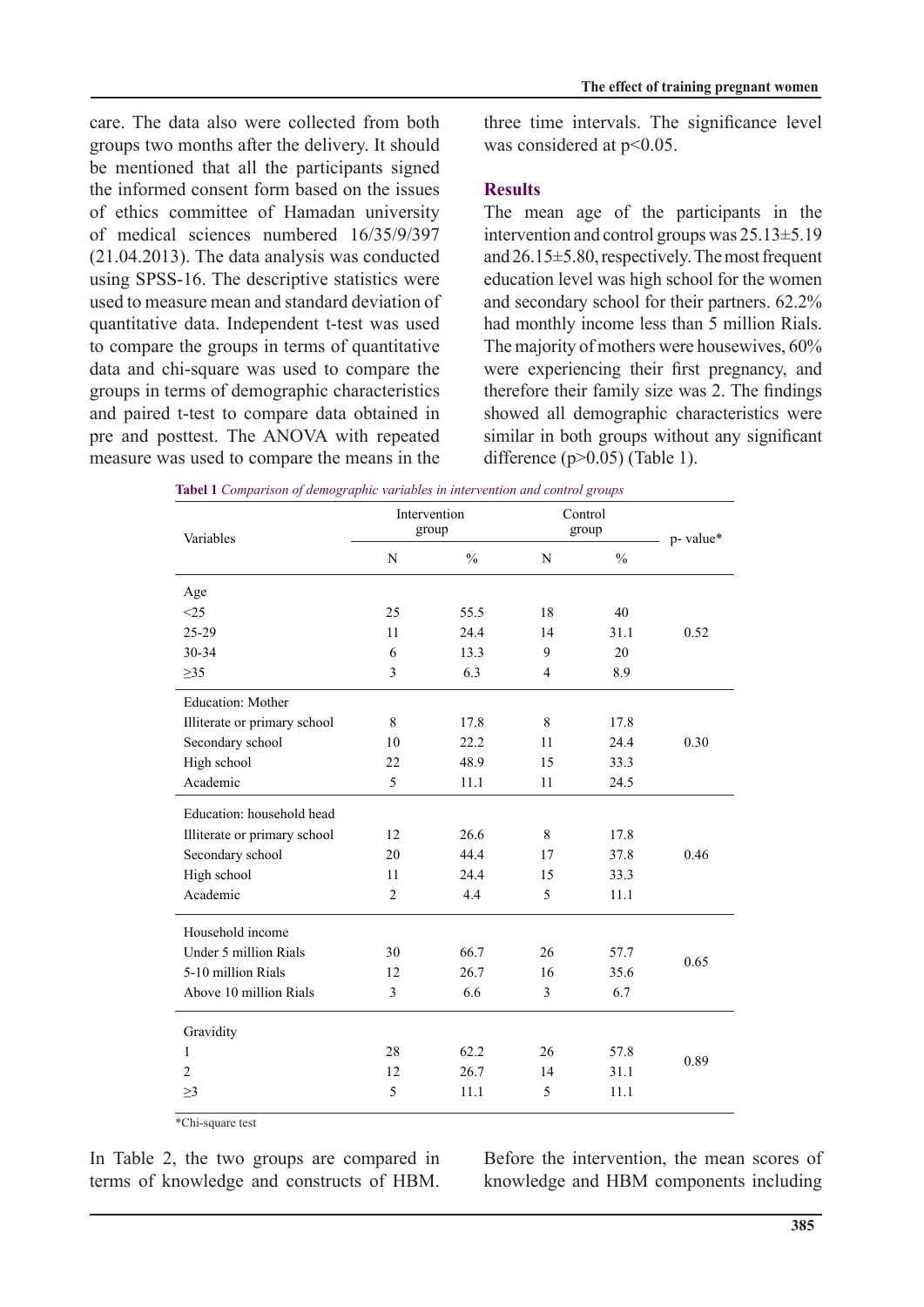perceived susceptibility, perceived severity, perceived benefits, perceived barriers, cues to action, and self-efficacy had no significant differences between the groups based on independent t-test while immediately after the intervention and two months after the delivery, there was a significant difference between the groups in all the variables  $(p<0.05)$  (Table2).

*Table 2 Comparison of mean scores of knowledge and constructs of Health Belief Model in intervention and control* groups

| Variables                                      | Time                                                                                      | Intervention<br>group<br>$SD \pm Mean$                   | Control<br>group<br>$SD \pm Mean$                        | T-test<br>result                              |
|------------------------------------------------|-------------------------------------------------------------------------------------------|----------------------------------------------------------|----------------------------------------------------------|-----------------------------------------------|
| Knowledge about<br>postpartum cares            | <b>Before Intervention</b><br>Immediately after intervention<br>Two months after delivery | $3.95 \pm 9.26$<br>$1.67 \pm 14.80$<br>$1.53 \pm 15.04$  | $3.65 \pm 9.33$<br>$3.40 \pm 9.29$<br>$3.71 \pm 9.35$    | $p=0.934$<br>$*_{p<0.001}$<br>$*_{p<0.001}$   |
| Knowledge<br>about postpartum<br>complications | <b>Before Intervention</b><br>Immediately after intervention<br>Two months after delivery | $3.22 \pm 6.44$<br>$1.77 \pm 9.62$<br>$1.61 \pm 10.07$   | $3.38 \pm 6.06$<br>$3.24 \pm 6.13$<br>$3.27 \pm 6.24$    | $p=0.589$<br>* $p < 0.001$<br>* $p < 0.001$   |
| Perceived<br>Susceptibility                    | <b>Before Intervention</b><br>Immediately after intervention<br>Two months after delivery | $6.22 \pm 24.78$<br>$3.57 \pm 32.09$<br>$3.19 \pm 33.11$ | $5.47 \pm 24.18$<br>$5.20 \pm 24.11$<br>$3.61 \pm 25.02$ | $p=0.629$<br>$*_{p}< 0.001$<br>${}^*p<0.001$  |
| Perceived<br>Severity                          | <b>Before Intervention</b><br>Immediately after intervention<br>Two months after delivery | $5.26 \pm 15.29$<br>$2.80 \pm 22.33$<br>$2.36 \pm 23.40$ | $5.00 \pm 15.22$<br>$4.85 \pm 15.36$<br>$2.70 \pm 15.42$ | $p=0.951$<br>${}^{*}p<0.001$<br>* $p < 0.001$ |
| Perceived<br><b>Benefits</b>                   | <b>Before Intervention</b><br>Immediately after intervention<br>Two months after delivery | $6.72 \pm 19.33$<br>$3.43 \pm 27.98$<br>$2.7828.58\pm$   | $5.81 \pm 20.73$<br>$4.82 \pm 20.78$<br>$3.85 \pm 21.02$ | $p=0.293$<br>* $p < 0.001$<br>* $p < 0.001$   |
| Perceived<br><b>Barriers</b>                   | <b>Before Intervention</b><br>Immediately after intervention<br>Two months after delivery | $4.24 \pm 22.89$<br>$3.43 \pm 13.78$<br>$2.70 \pm 13.60$ | $4.84 \pm 23.13$<br>$4.34 \pm 22.73$<br>$3.71 \pm 22.56$ | $p=0.800$<br>* $p < 0.001$<br>* $p < 0.001$   |
| Cues to<br>action                              | <b>Before Intervention</b><br>Immediately after intervention<br>Two months after delivery | $5.96 \pm 14.60$<br>$2.55 \pm 20.11$<br>$2.66 \pm 22.4$  | $4.47 \pm 14.06$<br>$3.86 \pm 13.97$<br>$3.77 \pm 14.71$ | $p=0.618$<br>$*_{p}< 0.001$<br>$*_{p}< 0.001$ |
| Self-efficacy                                  | <b>Before Intervention</b><br>Immediately after intervention<br>Two months after delivery | $3.83 \pm 9.33$<br>$1.42 \pm 14.97$<br>$1.58 \pm 15.26$  | $3.02 \pm 8.71$<br>$2.48 \pm 8.64$<br>$1.82 \pm 8.26$    | $p=0.395$<br>$*p < 0.001$<br>$*_{p}< 0.001$   |

 $*$ Significant at the 0.01 level

In addition, the results of paired t-test showed that in the intervention group, there were significant differences in the scores of variables before and immediately after the educational intervention. Also, two months after the delivery compared to immediately after the intervention, there was a significant difference in the scores of knowledge about postpartum complications, perceived susceptibility, perceived severity, perceived benefits and cues to action while there was no significant difference in the control group. Analysis of variance with repeated measure showed that there were statistically

significant increments during the intervention in the mean scores of knowledge and constructs of HBM in the intervention group but not in the control group (Table 3). Table  $4$  shows the comparison of mothers' behavior on postpartum care between the groups. Based on the results, in the intervention group,  $86.6\%$ ,  $93.2\%$ , and  $100\%$  of mothers received the first time care, the second time care, and the third time care, respectively, which showed a significant difference from the percentages of the control group (Table 4).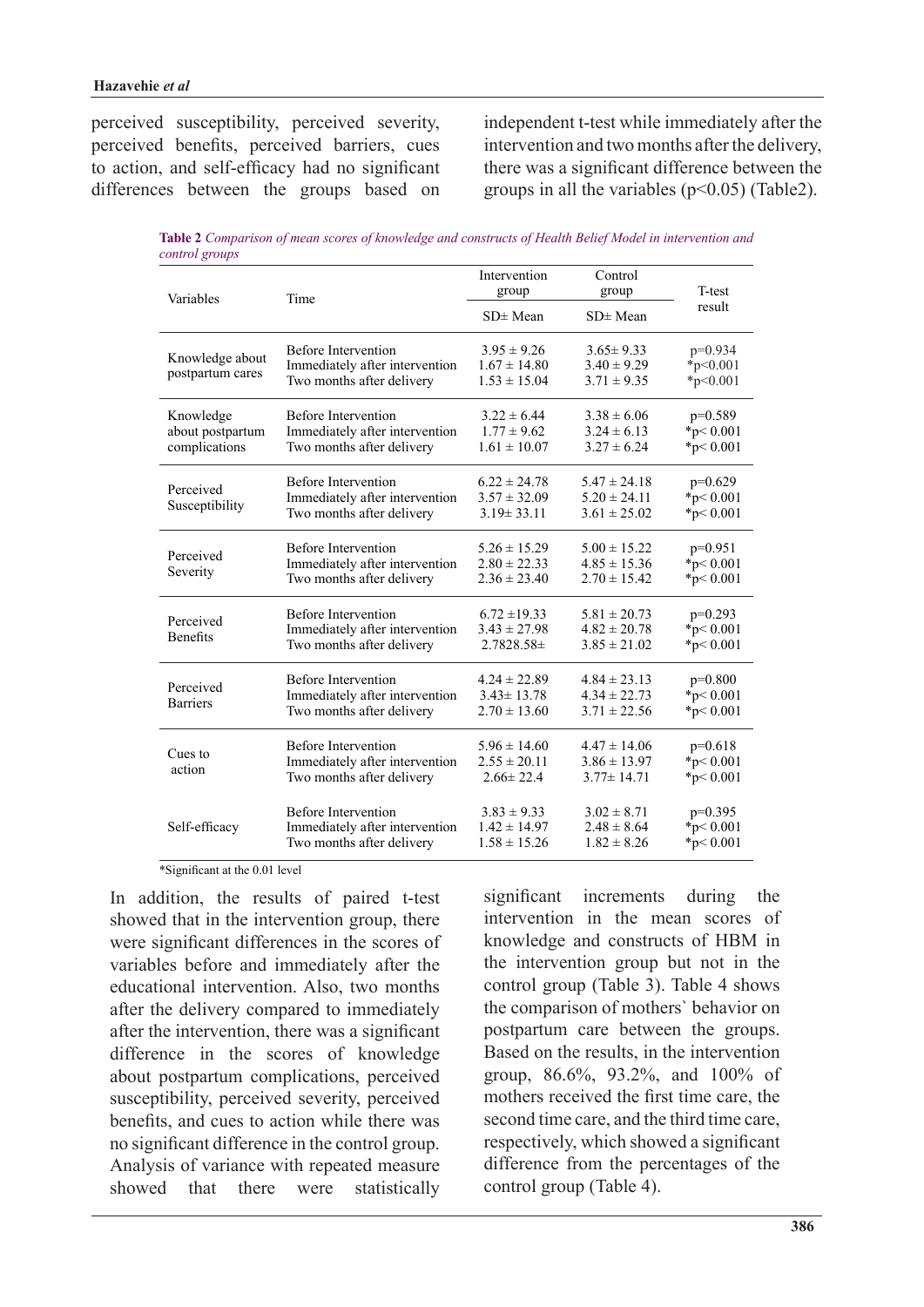| Variables                | Group        | F      | <b>ANOVA Test Result</b> |
|--------------------------|--------------|--------|--------------------------|
| Knowledge about          | Intervention | 98.68  | * $p<0.001$              |
| postpartum care          | Control      | 0.08   | $p=0.915$                |
| Knowledge about          | Intervention | 64.01  | *p<0.001                 |
| postpartum complications | Control      | 1.06   | $p=0.349$                |
| Perceived                | Intervention | 98.61  | * $p<0.001$              |
| Susceptibility           | Control      | 3.09   | $p=0.076$                |
| Perceived                | Intervention | 85.68  | $*_{p<0.001}$            |
| Severity                 | Control      | 0.13   | $p=0.762$                |
| Perceived                | Intervention | 91.15  | $*_{p<0.001}$            |
| <b>Benefits</b>          | Control      | 0.16   | $p=0.770$                |
| Perceived                | Intervention | 135.5  | $*_{p<0.001}$            |
| <b>Barriers</b>          | Control      | 1.11   | $p=0.313$                |
| Cues to                  | Intervention | 78.47  | $*_{p<0.001}$            |
| action                   | Control      | 2.07   | $p=0.135$                |
| Self-efficacy            | Intervention | 107.18 | $*_{p<0.001}$            |
|                          | Control      | 1.63   | $p=0.208$                |

**Table 3** The mean score of HBM constructs of pregnant women about postpartum are in the intervention and control groups at Baseline, Immediately after Intervention, and *Two months after Intervention* 

 $*$ Significant at the 0.01 level

*Table 4 Comparison of mothers' behavior related to postpartum care in intervention* and control groups

|                        | Intervention<br>group |               | Control group |               |
|------------------------|-----------------------|---------------|---------------|---------------|
|                        | N                     | $\frac{0}{0}$ | N             | $\frac{0}{0}$ |
| First care             | 39                    | 86.6          | 17            | 37.7          |
| Second care            | 43                    | 93.3          | 30            | 66.6          |
| Third care             | 45                    | 100           | 41            | 91.1          |
| Cochran Test<br>Result | $*_{p<0.001}$         |               |               |               |

\*Significant at the 0.01 level

#### **Discussion**

Based on the obtained results, an educational program based was effective in increasing mothers' behavior in receiving the care after delivery because of a significant difference in the mean scores of knowledge, HBM constructs, and mothers' behavior in the intervention group compared to the control group. This study showed that mothers did not have enough knowledge about postpartum care and associated complications though they were at the third trimester of pregnancy. This can be due to the weak system of information transmission from caregivers to pregnant women and less efficacy of non-systematic educations than model-based educations in healthcare centers. The increase of knowledge score after the educational intervention in this study is consistent with the findings of Karimi et al. in the prevention from brucellosis  $[12]$ , Davari et al. in the diet of menopausal women  $[21]$ , and Gammage et al. in the prevention from osteoporosis  $[22]$ . The findings of this study showed that mean score of perceived susceptibility before educational intervention in both groups was at a moderate level so that half of the mothers did not believe that they are prone to postpartum complications. This construct was recognized as a predictor of mothers' behavior for postpartum care in the study of Hazavehei et al. [20]. There was also a significant difference after educational intervention in the mean score of perceived susceptibility between the intervention and control groups. This can be a good evidence of the effect of educational intervention on the promotion of mothers' perceived susceptibility. In other words, the majority of mothers in the intervention group believed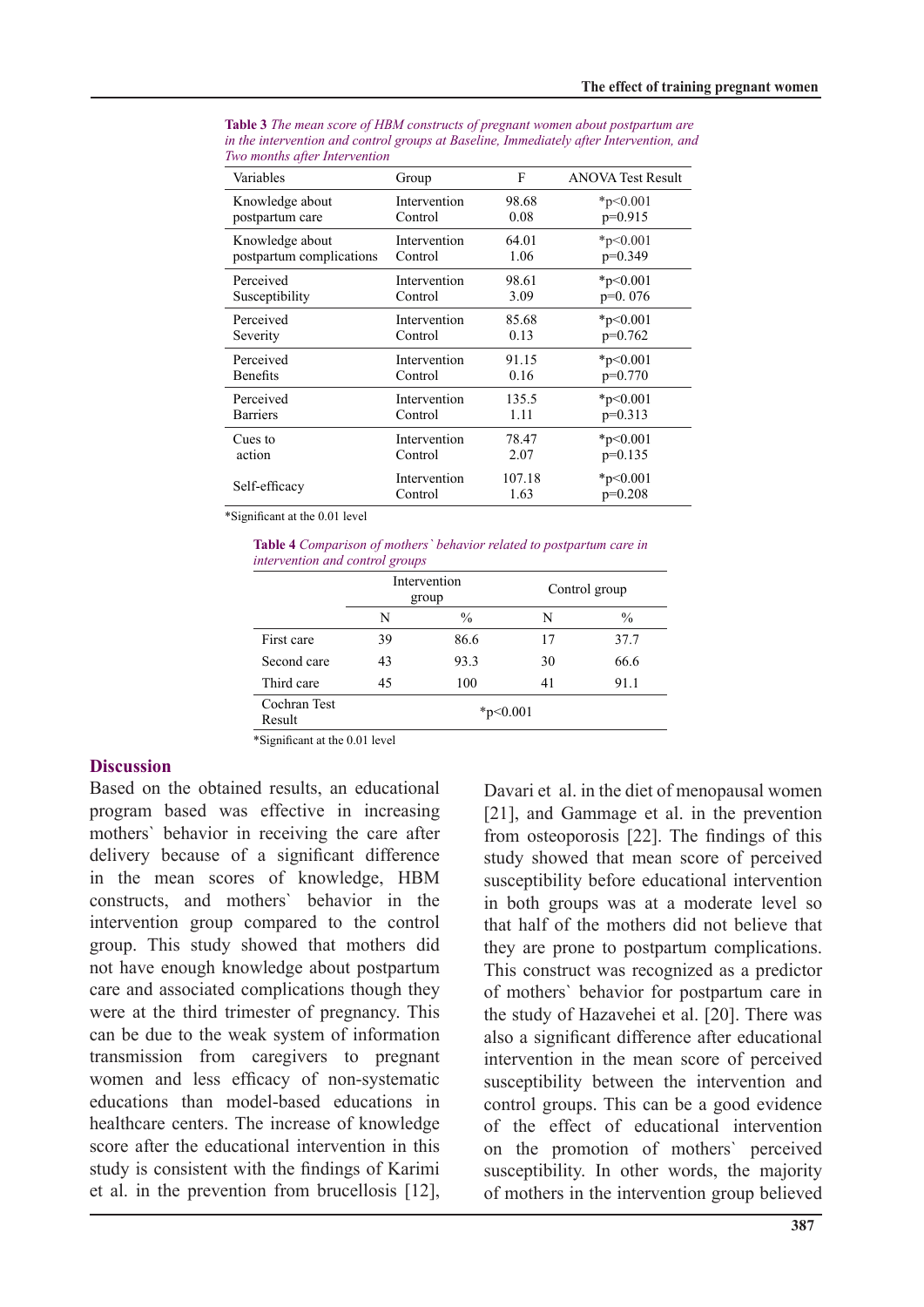that they may be susceptible to postpartum complications. This finding is consistent with the results obtained on the application of health belief model in increasing pregnant women's perceived susceptibility about prevention from  $osteoporosis [23]$ . However, it is not consistent with the findings of the study of Somi et al. [24], which can be attributed to the low duration of educational program to change women's attitude regarding the screening for cervix .cancer

In this study, the promotion of perceived severity after the intervention can be due to the mothers' participation in the educational sessions of common and uncommon complications of postpartum that was held by the healthcare center midwife. Also, the delivery experience of other women was discussed in the sessions to emphasize the severity of complications after delivery. These findings are consistent with those of Mardani et al. in adhering to diabetic diet  $[25]$ , and shojaezadeh et al. in the prevention of osteoporosis  $[26]$ .

In case of benefits of postpartum care, the findings of this research showed that before the educational intervention, the mothers' perception of postpartum care was slightly better than the moderate level in both groups. It improved immediately after intervention and 2 months after delivery in the intervention group remarkably. It seems that mothers' attention to the idea that postpartum care can lead to the timely diagnosis of complications and reduction of its consequences, which can be effective in the promotion of perceived benefits. These results are consistent with those of Rahnavard et al. in preventive behaviors of smoking in vouth girls [27]. The investigation of Davati on women in Tehran showed that perceived benefits has the strongest relationship with protective behaviors against sun rays  $[28]$ .

There was an attempt in this study to make the mothers able to have a correct analysis of negative consequences of failing in postpartum care. The significant difference after the educational intervention in perceived barriers between mothers in both groups showed the positive effect of education on remarkable reduction of perceived barriers. Therefore, it can be said that alleviating the barriers by mothers is necessary as a driving force to increase postpartum care coverage. The studies show that perceived barriers are the strongest tool in predicting health behaviors [15-29]. In Karimi et al. research, an educational program had no significant effect on the examined participants probably due to the effect of sociocultural factors that were out of the researcher's control [30].

In case of cues to action, before the educational intervention, both groups reported healthcare personnel as the best sources of cues to action while educational leaflet and health personnel became the most important sources immediately after the educational intervention. Two months after the delivery, educational leaflet and mothers' physical complications were reported to be the best. It seems that puerperium and postpartum complications caused mothers to pay attention more and more to the educational leaflet After the educational intervention, there was a significant difference between cues to action scores in both groups that is consistent with the results of Pirzadeh et al. in Pap smear test [31] and also Davari et al. [21]. In Shamsi et al. study, the scores of internal and external cues to action were measured before and after educational intervention in frequency distribution that is different from the method of data presenting in the present study  $[15,18]$ . The results of study of Hazavehi et al. are different from those of this study as they held educational sessions for mothers alone and neglected the role of family and partner as the sources of cues to action [29].

In comparison with other studies, this research efficacy of mothers in the intervention group was effective in increasing perceived selffrom a moderate level  $(51.85%)$  to a high score immediately after the intervention  $(83.20\%)$ and a higher level two months after delivery  $(84.81\%)$ . This promotion of self-efficacy score in the intervention group is a direct outcome of education on diagnosis skills of postpartum complications and adherence to the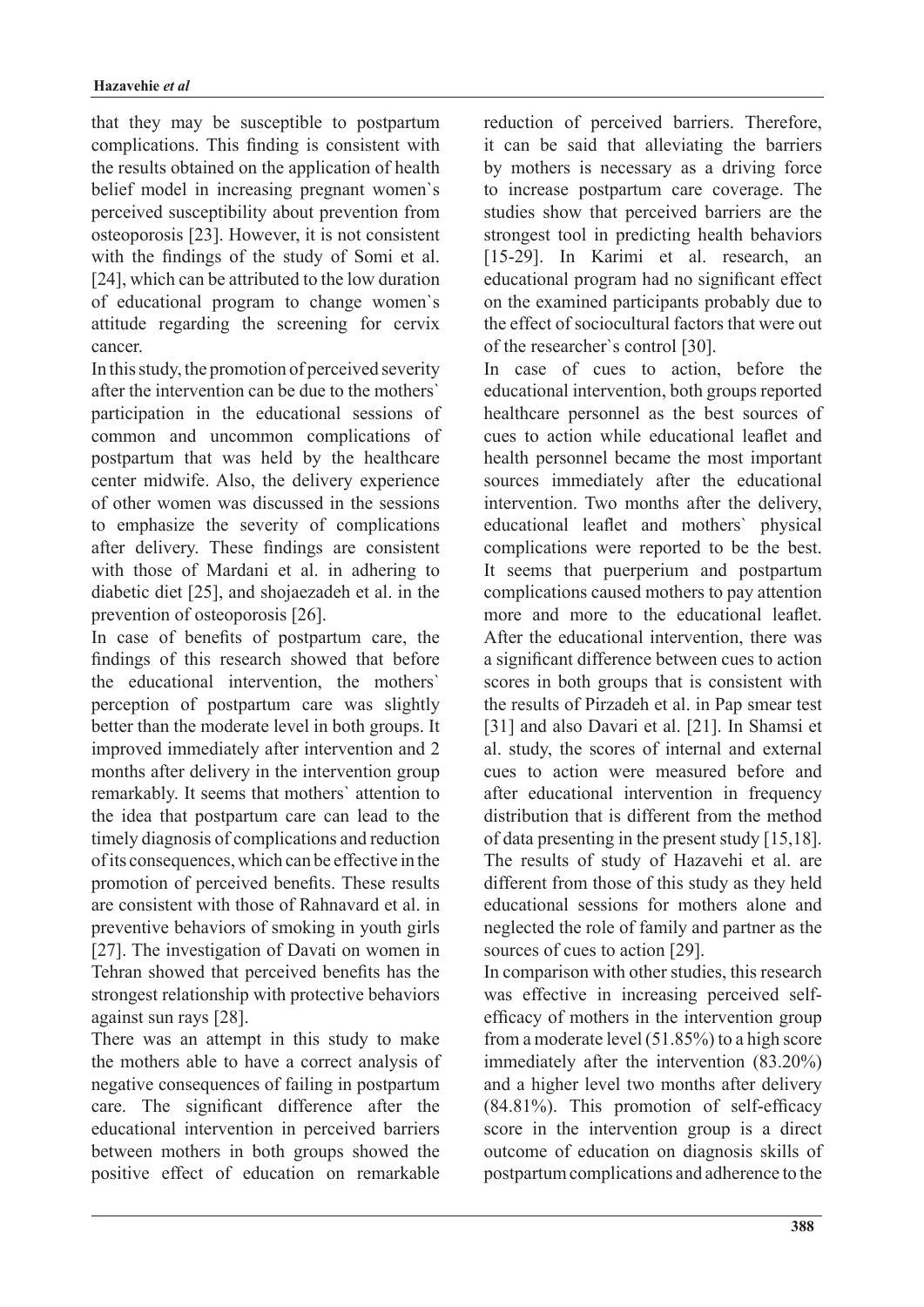health practice to prevent other complications. The significant difference observed after the educational intervention in self-efficacy score between intervention and control groups is consistent with the findings of Ghafari et al. in reducing the rate of cesarean [32] and Toomy in breast self-examination in women [33].

In case of mothers' behavior, it can be said that increasing mothers' knowledge of the postpartum care and associated complications after delivery and consequently, change of their attitude about probability and severity of inflicting common symptoms of puerperium, the perceived benefits from postpartum care increased and mothers came to this belief that the high cost of treatment in future will be removed if they perform the simple care practices on time. Using cues to action such as health personnel, family members, and educational media like leaflet, the mothers' behavior in the intervention group compared with the control group about postpartum care was significantly different. The greatest difference was between two groups in the rate of receiving the first care  $(1 to 3 days after the delivery)$ . As the first care has the most significant role in detecting and solving the postpartum complications in early stages, it is more important than the second and third cares. The results of our study were examination [34], Abedi et al. in changing life similar to those of Ceber et al. in breast selfstyle of menopausal women [35], and Sharifirad et al. in the increase of weight in pregnancy [17]. In Shojaezadeh study, no improvement in the behavior of control group was observed that can be attributed to the effect of socio-economic factors on changing long-term behaviors [26]. The limitations of this research may be related to the self-reporting tool that was used to collect data on mothers' attitude aspects and also limited follow-up of health behavior during a short period of time for postpartum care that had to be investigated in two months.

### **Conclusion**

The results of this study showed that education based on health belief model increased knowledge and health belief model components

that finally improved the use of health services of postpartum care. It is suggested to increase care coverage and reduce inability and mortality rate of mothers after delivery by educating pregnant women based on health helief model at all healthcare centers

#### **Acknowledgements**

The authors would like author to thank research deputy of Hamadan university of medical sciences for their financial support and health personnel as well as respected participants for their help with this study.

#### **Contribution**

Study design: ZL, SMH, BM Data Collection and analysis: ZL, GHR Manuscript preparation: ZL, BM

#### **Conflict of Interest**

"The authors declare that they have no competing interests."

#### **Funding**

This article is adapted from the masters' degree (grant No.  $9112084262$ ) which was approved by Research Council of Hamadan university of medical sciences.

#### **References**

1- Taghdisi M, Nejadsadeghi E. Evaluation of pregnant women in the field of urinary tract infection according to the component of health belief model. Journal Jahrom University Medical Sciences 2011; 8(4): 36-42. 2- Cunningham FG, Leveno KJ, Bloom SL, Hauth J, Rouse D, Spong C. Williams obstetrics. 23rd ed. New York: McGraw Hill; 2010.

3- Jansen AJ, Essink Bot ML, Duvekot JJ, Rhenen DJ. Psychometric evaluation of health-related quality of life measures in women after different types of delivery. J Psychosom Res 2007; 63(3): 275-81.

4- World Health Organization. Maternal mortality. May 2014: United Nations agencies report steady progress in saving mothers lives. Available at: http://www.who.int/ mediacenter/news/releases/2014/maternal-mortality/ en. Accessed July 5, 2014.

5- Fottrel E, Byass P, Wouedraogo T, Tamini C. Revealing the burden of maternal mortality: a probabilistic model for determining pregnancy related causes of death form verbal autopsies. Popul Health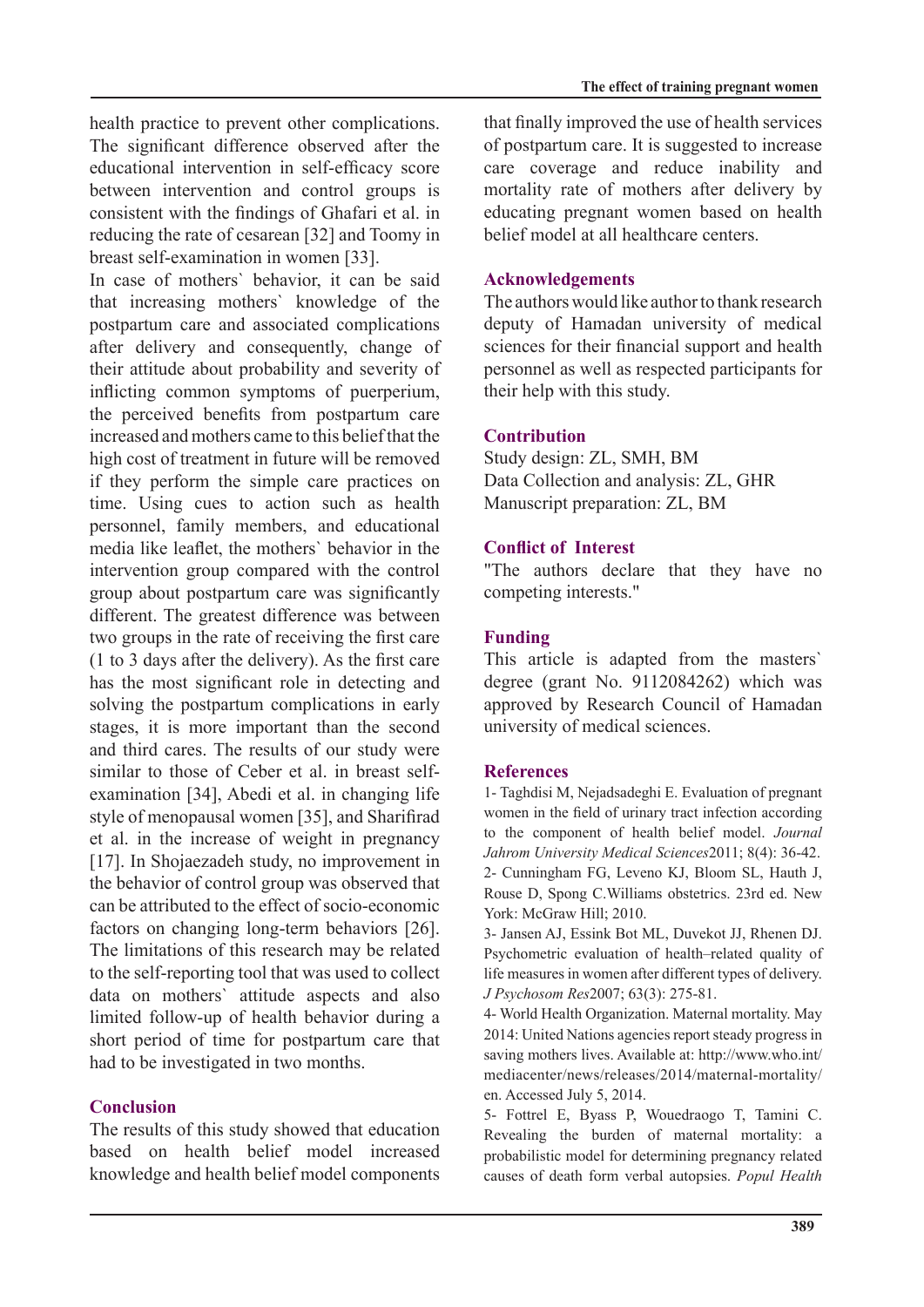#### **Hazavehie** et al

Metr<sub>2007</sub>; 5(1): 200-5.

6- Hill PD, Aldag JC, Hekel B, Riner G, Bloomfield P. Maternal postpartum quality of life questionnaire. *J Nurs* Meas2006; 14(3): 205-20.

7- McGovern P, Dowd B, Gjerdingen D, et al. Postpartum *health of employed mothers 5 weeks after childbirth. Ann* Fam Med 2006; 4(2): 159-67.

8- Mohseni M, Bahadoran P, Abedi HA. The quality of postpartum care from mothers' viewpoint. Hakim Research Journal 2009; 12(1): 27-34.

9- Mirmolaei ST, Amelvalizadeh M, Mahmoudi M, Tavakol Z. Effect of home postpartum care on quality of life of low risk mothers. *Hayat* 2011; 17(2): 42-51.

10- Asgharnia M, Heidarzadeh AM, Zahiri Z, Seyhani A, Pourmehr Yabandeh L, Oudi M. Assessment of women's knowledge regarding postpartum complications and cares. Guilan University of Medical Sciences Journal2005; 14(55): 56-62.

11- Nekoui Moghadam M, Amir Esmaili M, Bahrami M. Health economics: fundamentals and flow of funds. Tehran: Ministry of health and medical education, deputy of resources and management development; 2008

12- Karimi M, Montazeri A, Araban M. The effect of an educational program based on health belief model on the empowerment of rural women in prevention of Brucellosis. Arak University of Medical Sciences Journal2012; 14(4 supp 2): 85 -94.

13- Sharifirad GhR, Hazavehi SMM, Hasanzadeh A, Daneshamoz A.The effect of health education based on HBM model on preventive action of smoking in grade one middle school students. Rahavard Danesh Journal 2007;  $17(65): 59-66.$ 

14- Allahverdipour H. Passing from Traditional health education to achieving theory – based health education programs. Journal of Professional Health Education & Health Promotion 2004; 1(3): 75-80.

15- Shamsi M, Bayati A, Mohamadbaygi A, Tajik R. The effect of educational program based on health belief model (HBM) on preventive behavior of self-medication in woman with pregnancy in Arak, Iran. Pejouhandeh Quarterly Research Journal 2010; 14(6): 324-31.

16- Strecher VJ, Rosenstock IM. The health belief model. In: Glanz K, Lewis FM, Rimer BK. Health behavior and health education: theory, research, and practice. 2th Edition. San Francisco: Jossey-Bass; 1997. pp: 41-59.

17- Sharifirad GhR, Mohebi S, Motlabi M, Shahsiah M. Effectiveness of nutrition education program based on health belief model compared with traditional traning on the recommended weight gain during pregnancy. *Health* System Research Journal 2010; 6(3): 480-9.

18- Shamsi M, Haidarnia A, Niknami Sh, Rafiei M, Karimi M. The effect of educational program based on health belief model on oral health behavior of pregnant women in Arak city. Nasim Danesh 2012; 20(2): 12-21.

19- Taghdisi M, Nejadsadeghi E. The effect of health education based on health belief model on behavioral promotion of urinary infection prevention in pregnant women. Journal of Research & Health 2012; 2: 126-36. 20- Hazavehi SMM, Lotfinik Z, Moieni B, Roshanaei GH. Camparative study of the HBM constructs in regular and irregular patients receiving postpartum care in the city of Hamadan. (Research Project). Hamadan; Hamadan University Medical Sciences; 2012.

21- Davari S, Dolatian M, Maracy MR, Sharifirad GH, Savafi SM. The effect of a health belief model based education program on the nutritional behavior of menopausal women in Isfahan. *Iran Journal of Medical* Education<sub>2010</sub>; 10(5): 1263-72.

22- Gammage KL, Francoeur C, Mack DE, Klentrou P. Osteoprosis health beliefs and knowledge in college students: the role of dietary restraint. Eat Behav2009;  $10(1): 65-7.$ 

23- Khorsandi M, Shamsi M, Jahani F. The effect of education based on health belief model on osteprosis preventive behaviors among pregnant women referred to Arak health center. Daneshvar University of Shahed<sup>2010</sup>; 18(89): 26-36.

24- Park S, Chang S, Chung C. Effects of a cognition-<br>emotion focused program to increase public participation in Papanicolaou smear screening. *Public* Health Nurs 2005; 22(4): 289-98.

25- Mardani Hamuleh M, Shahraki Vahed A. The effect of education based on health belief model to follow diet. *Iran* Journal Diabetes and Lipid Disord 2010; 9(3): 268-75.

26- Shojaezadeh D, Sadeghi R, Tarrahi MJ, Asadi M, Lashgarara B. Application of health belief model in prevention of osteoporosis in volunteers of Khorramabad city health center, Iran. Journal Health Systems Research 2012; 8(2): 183-92.

27- Rahnavard Z, Mohammadi M, Rajabi F, Zolfaghari M. An educational intervention using HBM on smoking prevention behavior among female teenagers. Hayat2011; 17(3): 15-26.

28- Davati A, Moradi M. HBM model and preventive of cancer skin. Proceeding of the 3th national congress on health education and promotion. Hamadan: Iran; 2008. pp:88.

29- Hazavehi SMM, Taheri M, Moieni B, Roshanaei GH. The effect of educational program on mother's child  $(6 \text{ to } 9 \text{ month age})$  for reducing growth failure in *Hamadan: applying Health Belief Model. Jundishapur* Journal of Health Sciences 2013; 5(2): 129-39.

30- Karimi M, Zareban I, Montazeri A. Impact of education on preventive behaviors of unwanted pregnancy. Iran Journal Obstet Gynecol Infertil 2012;  $15(23): 18-27.$ 

31- Pirzadeh A. The effect of health education based on health belief model on performance of women